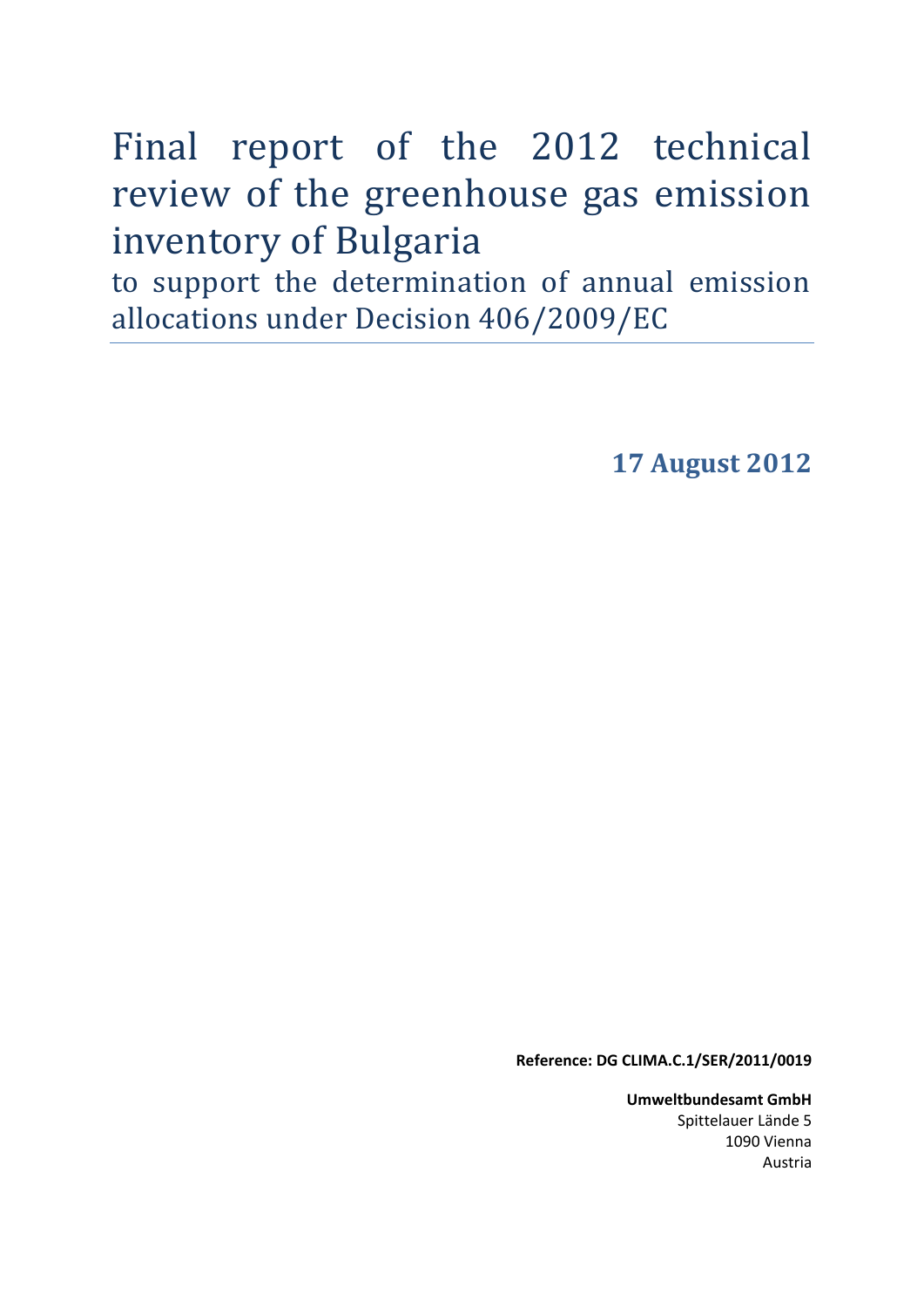# **Content**

| Table 2. Summary of national totals, including any revised estimates or technical corrections |  |
|-----------------------------------------------------------------------------------------------|--|
|                                                                                               |  |
|                                                                                               |  |
|                                                                                               |  |
|                                                                                               |  |
|                                                                                               |  |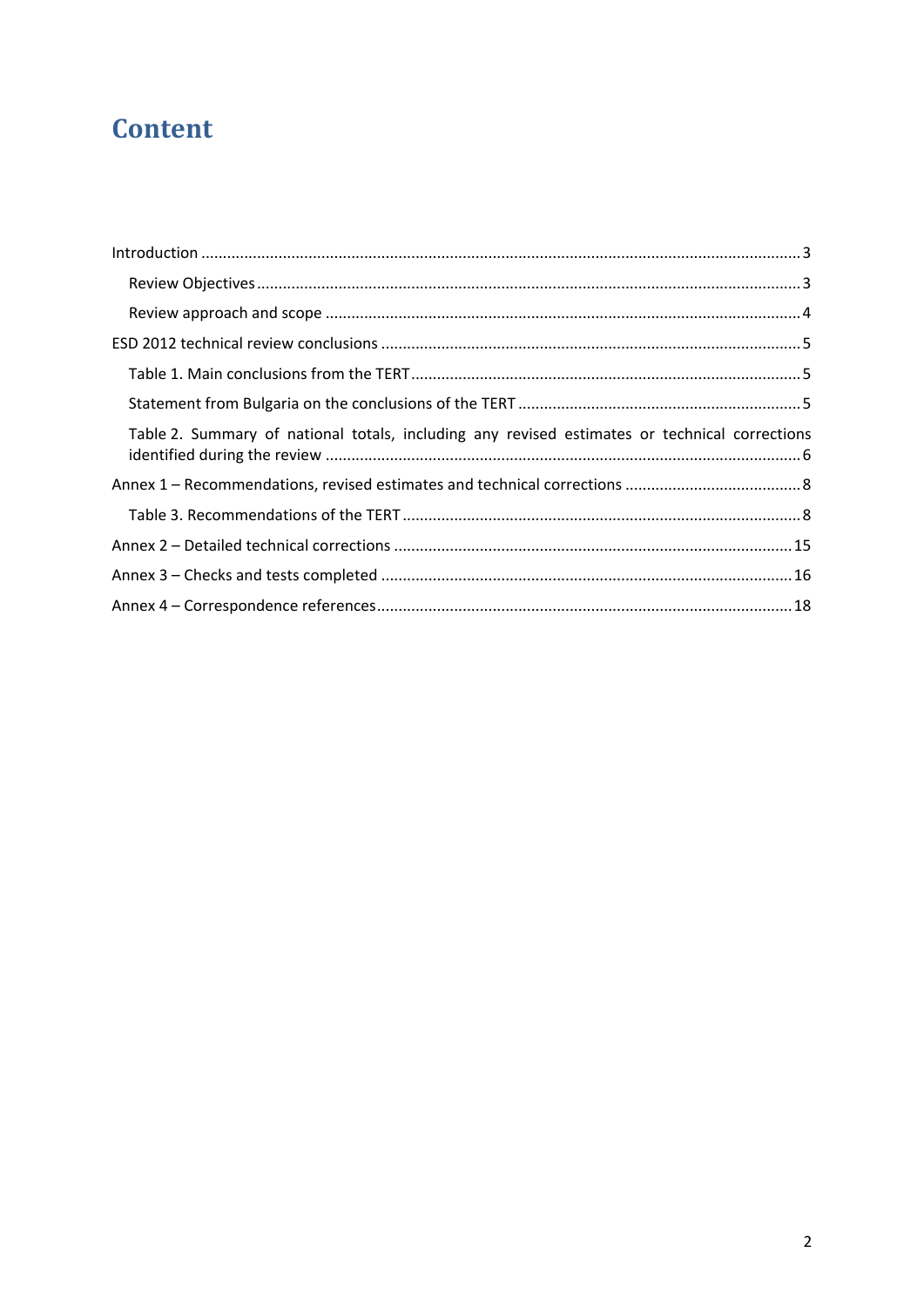### <span id="page-2-0"></span>**Introduction**

Pursuant to Article 3.2 of Decision 406/2009/EC  $(^1)$  (the 'Effort Sharing Decision' – ESD), the European Commission shall determine the annual emission allocations (maximum allowed greenhouse gas emissions) of Member States for the period from 2013 to 2020 in tonnes of carbon dioxide equivalent ( $CO<sub>2</sub>$  eq.), using reviewed and verified emission data.

Complete sets of greenhouse gas (GHG) emission estimates for the reference years (2005, 2008, 2009 and 2010) were submitted by each Member State by the 15<sup>th</sup> of May, 2012 as part of the 2012 national inventory submission under Decision 280/2004/EC (the 'Monitoring Mechanism Decision' – MMD). These estimates must have been reviewed to allow the determination in 2012 of the annual emission allocations for the period from 2013 to 2020.

The 'Guidelines for the 2012 technical review of greenhouse gas emission inventories to support the determination of Member States' annual emission allocations under Decision 406/2009/EC' were endorsed by the Climate Change Committee on 19 May 2011 and published as a European Commission Staff Working Document on 26 April 2012  $(^2)$ . The 2012 greenhouse gas emission inventory of Bulgaria was reviewed in accordance with these guidelines.

This report presents the findings of the 2012 technical review of the greenhouse gas emission inventory of Bulgaria to support the determination of annual emission allocations under Decision 406/2009/EC.

#### <span id="page-2-1"></span>**Review Objectives**

**.** 

The purpose of the technical review of Member States' GHG inventories is to support the determination of the annual emission allocations by:

- a) ensuring that the European Commission has accurate, reliable and verified information on annual GHG emissions for the years 2005, 2008, 2009 and 2010 to determine the annual emission allocations under Decision 280/2004/EC;
- b) providing the European Commission and its Member States with a consistent, transparent, thorough and comprehensive technical assessment of GHG emissions, with a focus on data for the years 2005, 2008, 2009 and 2010 reported in 2012;
- c) examining, in a facilitative and open manner, the reported inventory information for consistency with the 'Revised 1996 IPCC Guidelines for National Greenhouse Gas Inventories', with the 2000 'Good Practice Guidance and Uncertainty Management in National Greenhouse Gas Inventories', and with the requirements of Decision 280/2004/EC (the 'Greenhouse Gas Monitoring Mechanism' Decision) (3);

<sup>(</sup> 1 ) [Decision No 406/2009/EC of the European Parliament and of the Council of 23 April 2009 on the effort of](http://eur-lex.europa.eu/LexUriServ/LexUriServ.do?uri=OJ:L:2009:140:0136:0148:EN:PDF)  [Member States to reduce their greenhouse gas emissions to meet the Community's greenhouse gas emission](http://eur-lex.europa.eu/LexUriServ/LexUriServ.do?uri=OJ:L:2009:140:0136:0148:EN:PDF)  [reduction commitments up to 2020.](http://eur-lex.europa.eu/LexUriServ/LexUriServ.do?uri=OJ:L:2009:140:0136:0148:EN:PDF) OJ L 140, 5.06.2009, p. 136.

 $(^2)$  Commission Staff Working Document of 26 April 2012: Guidelines for the 2012 technical review of [greenhouse gas emission inventories to support the determination of Member States'](http://ec.europa.eu/clima/policies/effort/docs/swd_2012_107_en.pdf) annual emission [allocations under Decision 406/2009/EC.](http://ec.europa.eu/clima/policies/effort/docs/swd_2012_107_en.pdf) SWD(2012) 107 final.

 $\binom{3}{2}$  Decision No 280/2004/EC of the European Parliament and of the Council of 11 February 2004 concerning a [mechanism for monitoring Community greenhouse gas emissions](http://eur-lex.europa.eu/LexUriServ/LexUriServ.do?uri=OJ:L:2004:049:0001:0001:EN:PDF) and for implementing the Kyoto protocol. OJ L 140, 5.06.2009, p. 136.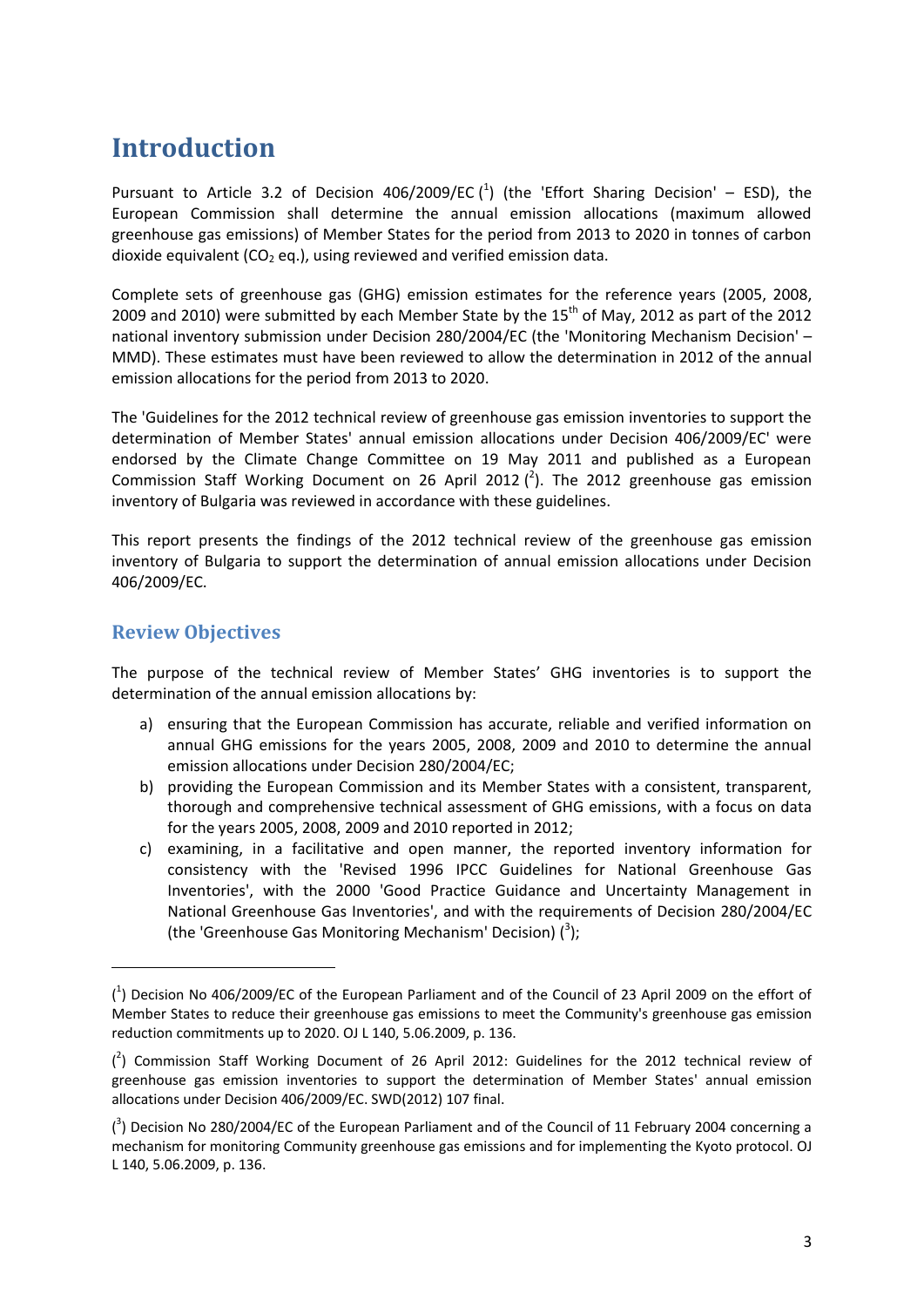d) assisting Member States in improving the quality of their GHG inventories.

#### <span id="page-3-0"></span>**Review approach and scope**

The technical review of the 2012 GHG inventory estimates of Bulgaria for the years 2005, 2008, 2009 and 2010 was performed by a Technical Expert Review Team (TERT) under service contract 2011/S 234-378130 to the Directorate General for Climate Action of the European Commission.

The review was conducted by the following experts: Kristien Aernouts & Tomas Gustafson for Stationary combustion (CRF categories 1.A.1, 1.A.2, 1.A.4, 1.A.5) + Reference approach; Maria Liden & Tinus Pulles for CRF categories 1.A.3 Transport + 1.C International bunkers; Ralph Harthan & John Watterson for CRF category 1.B Fugitive; Anke Herold & Ils Moorkens for CRF categories 2.A Mineral products + 2.B Chemical industry + CRF sector 3 Solvents; Kristina Saarinen & Dusan Vacha for CRF categories 2.C Metal production + 2.D Other production + 2.G Other; Maria Jose Lopez & Karin Kindbom for CRF categories 2.E Production of Halocarbons and SF6 + 2.F Consumption of Halocarbons and SF6; Michael Anderl & Steen Gyldenkaerne for CRF categories 4.A Enteric fermentation + 4.B Manure management; Sorin Deaconu & Etienne Mathias for CRF categories 4.C Rice cultivation + 4.D Agricultural soils, 4.E Prescribed burning of savannas, 4.F Field burning of agricultural residues; Juraj Farkas & Celine Gueguen for CRF sector 6 Waste. Ole-Kenneth Nielsen, Suvi Monni, Klaus Radunsky and Tatiana Tugui acted as lead reviewers. The review was coordinated by Bernd Gugele and Justin Goodwin. The TERT acknowledges the support of the EEA review secretariat Martin Adams, Francois Dejean and Melanie Sporer.

This technical review was performed on the basis of GHG emission data and the national inventory report (NIR) officially reported by Member States by the  $15<sup>th</sup>$  of April, 2012 under the MMD. Resubmissions reported by Member States were taken into account until the  $15<sup>th</sup>$  of May, consistent with the reporting practice for resubmissions under Decision 280/2004/EC. Emissions from international transport and land use, land-use change and forestry (LULUCF) were not reviewed. The review was performed with a focus on data for the years 2005, 2008, 2009 and 2010, reported in 2012.

The technical review process for GHG inventories comprised three stages, each of which considered different aspects of the inventories in such a way that the purposes described above were achieved by the end of the process. The three stages were:

- Stage 1, completed by 15 April 2012 initial completeness checks of each Member State GHG inventory (submitted by 15 January and by 15 March);
- Stage 2, completed by 15 April 2012 initial consistency and comparability checks of each Member State GHG inventory (submitted by 15 January and by 15 March);
- Stage 3, to be completed by the end of August 2012 detailed *technical review* of each Member State GHG inventory (submitted by 15 May).

The detailed timeline of the review, including a summary of the correspondence with Bulgaria, is presented in Annex 4.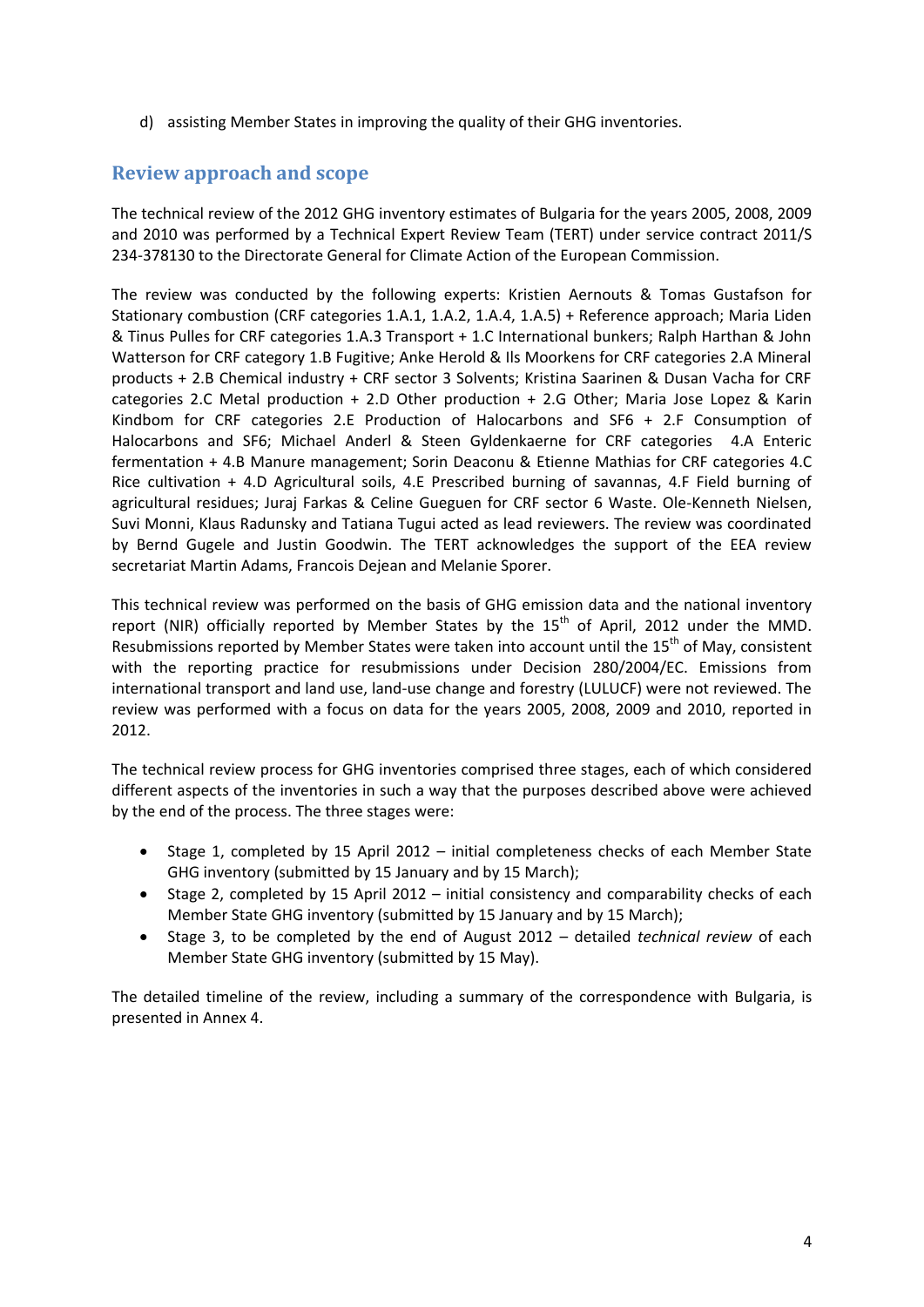## <span id="page-4-0"></span>**ESD 2012 technical review conclusions**

#### <span id="page-4-1"></span>**Table 1. Main conclusions from the TERT**

|    | <b>Findings</b>                                                                                                                                                                                                                                                                                                |
|----|----------------------------------------------------------------------------------------------------------------------------------------------------------------------------------------------------------------------------------------------------------------------------------------------------------------|
| 1. | The TERT considers that the GHG emission inventory estimates of Bulgaria for the years 2005,<br>2008, 2009 and 2010 submitted in 2012 under the MMD included emission overestimates.                                                                                                                           |
| 2. | The TERT identified inconsistency issues between the reported GHG emission inventory<br>estimates and verified emission data under the EU ETS.                                                                                                                                                                 |
| З. | During the course of the technical review, the TERT received revised GHG emission inventory<br>estimates from Bulgaria in response to its initial findings (see Table 2).                                                                                                                                      |
| 4. | The TERT considers that the aggregated revised GHG emission inventory estimates from<br>Bulgaria for the years 2005, 2008, 2009 and 2010 do not include emission overestimates.                                                                                                                                |
|    | 5. The TERT therefore suggests that it is not necessary to implement technical corrections to the<br>GHG emission inventory estimates and to amend the reported GHG total (see Table 2).                                                                                                                       |
| 6. | As stated beneath Table 1, Bulgaria accepts the aggregated GHG emission inventory estimates<br>presented in Table 2 including any revised estimate received from Bulgaria and accepted by<br>the TERT, and technical corrections as proposed by the TERT.                                                      |
|    | 7. The TERT identified non-binding recommendations for improvements of Bulgaria's GHG<br>inventory (see Table 3 in Annex 1).                                                                                                                                                                                   |
| 8. | The TERT considers that it received a response from Bulgaria that was sufficient in order to<br>undertake the review appropriately. The possibility of a country visit will significantly<br>contribute to undertake the review appropriately given the specific national circumstances of<br><b>Bulgaria.</b> |
| 9. | The TERT considers that the significant number of technical corrections and recommendations<br>should be addressed by strengthening QA/QC procedures.                                                                                                                                                          |

#### <span id="page-4-2"></span>**Statement from Bulgaria on the conclusions of the TERT**

Bulgaria agrees with the conclusions of the TERT.

During the review, Bulgaria submitted revised estimates to address emission overestimates of GHG emission inventory submitted in 2012.

All non-binding recommendations will be taken into account to improve the quality of Bulgarian GHG emission inventory.

The QA/QC procedures are going to be strengthened for the next submissions by the project "Improvement of the Bulgarian quality management system of the GHG inventory" which will be finalized by the end of September 2012.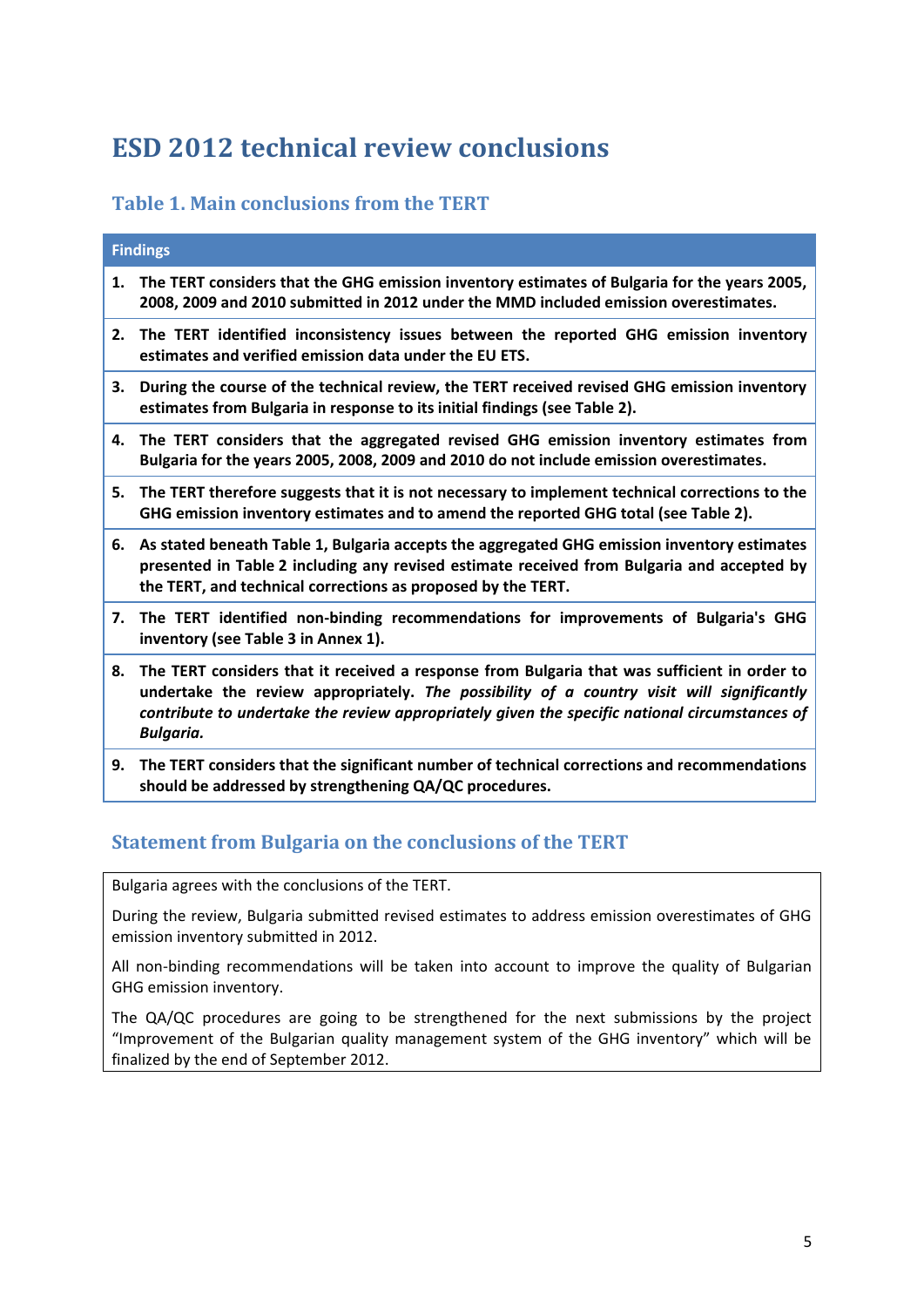#### **Table 2. Summary of national totals, including any revised estimates or technical corrections identified during the review**

| Data / Category                                                         | <b>Reference</b>                                                                  | <b>Status of GHG</b><br>emission<br>revision or<br>correction | 2005<br>$GgCO2$ eq. | 2008<br>Gg $CO2$ eq. | 2009<br>$GgCO2$ eq. | 2010<br>Gg CO <sub>2</sub> eq. |
|-------------------------------------------------------------------------|-----------------------------------------------------------------------------------|---------------------------------------------------------------|---------------------|----------------------|---------------------|--------------------------------|
| Total GHG emissions as reported in the<br>2012 submission under the MMD | 12 April 2012, BGR-2012-v1.3                                                      |                                                               | 66 361.446          | 68 603.668           | 58 895.136          | 61 427.055                     |
| Revised estimates provided by Bulgaria (4)                              |                                                                                   |                                                               |                     |                      |                     |                                |
| 1A2a solid fuels all gases                                              | BG-1A1, 1A2, 1A4, 1A5-9                                                           | Accepted by<br>the TERT                                       | $-1965.410$         | $-916.290$           |                     |                                |
| Ammonia production, $CO2$ / 1A2c gaseous<br>fuels                       | BG-2A+2B+Solvents-9                                                               | Accepted by<br>the TERT                                       | 77.814              | 106.283              | $-82.429$           | $-113.144$                     |
| 2C1 Iron and steel                                                      | BG-2C+2D+2G-2                                                                     | Accepted by<br>the TERT                                       | 269.997             | 308.390              |                     |                                |
| Enteric Fermentation, calves, CH <sub>4</sub>                           | BG DEV_Agriculture 24-07-2012.xlsx, BG-<br>$4A+4B-9$                              | Accepted by<br>the TERT                                       | $-35.316$           | $-30.165$            | $-27.411$           | $-21.505$                      |
| Manure Management, CH <sub>4</sub>                                      | BG DEV Agriculture 24-07-2012.xlsx, BG-<br>4A+4B-4 and BG-4A+4B-5 and BG-4A+4B-12 | Accepted by<br>the TERT                                       | $-340.480$          | $-317.176$           | $-311.941$          | $-276.998$                     |
| Crop residue, $N_2O$                                                    | 4 July 2012, BG-4C-4F-6                                                           | Accepted by<br>the TERT                                       | $-60.287$           | $-67.124$            | $-61.587$           | $-67.584$                      |
| Crop residue, $N_2O$                                                    | 3 August 2012, BG-4C-4F-5                                                         | Accepted by<br>the TERT                                       | $-18.086$           | 0.000                | $-18.476$           | 0.000                          |
| Solid waste disposal on land, CH <sub>4</sub>                           | 4 July 2012,                                                                      | Accepted by<br>the TERT                                       | $-1$ 107.520        | -946.060             | $-911.140$          | $-861.230$                     |
| <b>Total GHG emissions including any</b>                                |                                                                                   |                                                               | 63 182.157          | 66 741.526           | 57 482.152          | 60 086.595                     |

 $^4$  Difference: revised estimates – original estimates. A positive difference indicates an increase compared to reported emissions. A negative difference indicates a decrease compared to reported emissions. For more information on revised estimates, see Annex 1.

<span id="page-5-0"></span> $\overline{\phantom{a}}$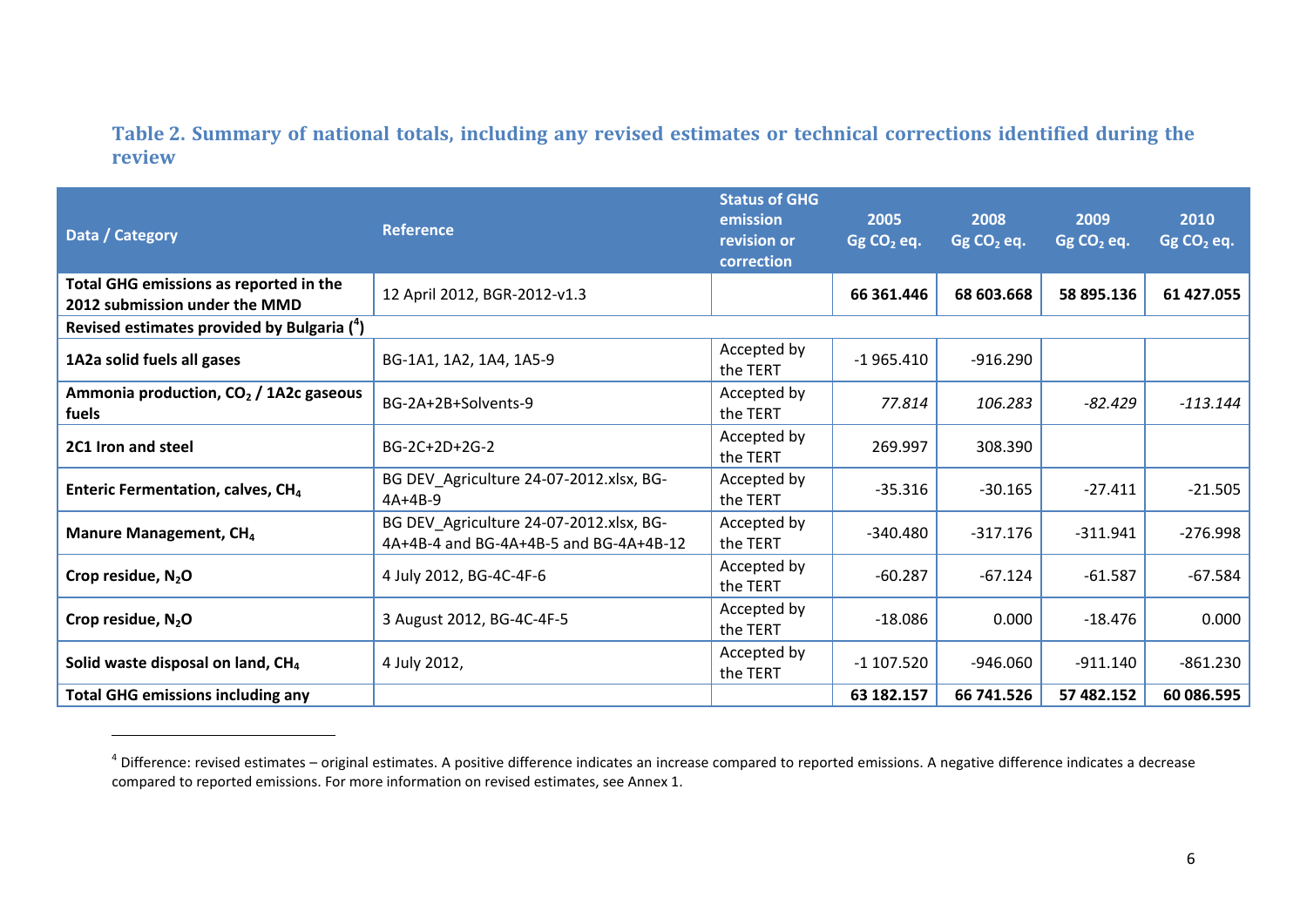| accepted revised estimate received from<br>Bulgaria and/or technical correction as |                              |        |        |        |        |
|------------------------------------------------------------------------------------|------------------------------|--------|--------|--------|--------|
| proposed by the TERT                                                               |                              |        |        |        |        |
| $\sim$ CO <sub>2</sub> emissions from 1.A.3.a Civil aviation                       | 12 April 2012, BGR-2012-v1.3 | 40.043 | 39.943 | 70.688 | 46.092 |

**Note**: National totals exclude emissions from LULUCF and emissions reported under memo items (e.g. international aviation and maritime transport).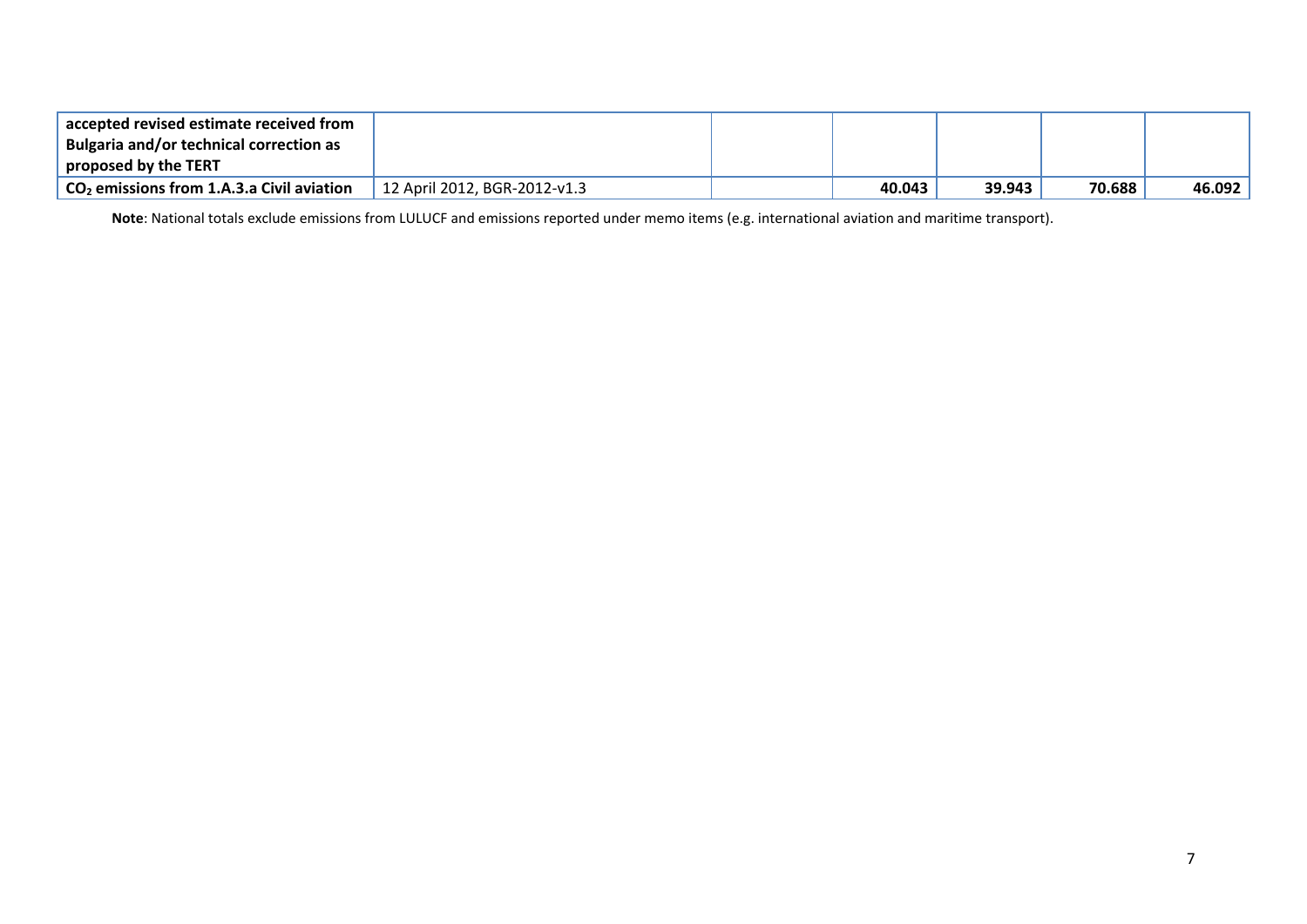### **Annex 1 – Recommendations, revised estimates and technical corrections**

#### **Table 3. Recommendations of the TERT**

<span id="page-7-1"></span><span id="page-7-0"></span> $\overline{\phantom{a}}$ 

| $\mathsf{S}$<br>bo<br>cate | Gas, fuel, activity        | <b>Observation</b>                                                                                   | <b>Recommendation</b>                                                                                        | Revise     | ൹<br>ctio<br>್ತಾ |
|----------------------------|----------------------------|------------------------------------------------------------------------------------------------------|--------------------------------------------------------------------------------------------------------------|------------|------------------|
| Yes                        | 1.A.2.a. Iron and<br>steel | During the review a double counting of coke was<br>identified between industrial processes (2C1) and | The TERT recommends that the revised estimates are<br>reflected in future submissions. Furthermore, the TERT | <b>Yes</b> | No               |
|                            | All gases                  | energy (1A2a). During the in-country visit Bulgaria                                                  | recommends that time-series consistency is ensured by                                                        |            |                  |
|                            | 2005, 2008                 | provided revised estimates for both 1A2a and 2C1. The                                                | implementing the revision for all relevant years of the                                                      |            |                  |
|                            |                            | TERT agreed with the revised estimates.                                                              | time-series.                                                                                                 |            |                  |
| No                         | 1.A.3.b. Road              | The implied EF for $N_2O$ from gasoline in road transport                                            | The TERT recommends that Bulgaria checks the reason                                                          | <b>No</b>  | No               |
|                            | transportation             | decreases about three-fold between 2003 and 2004.                                                    | for the trends in $N_2O$ EFs for gasoline and revises the                                                    |            |                  |
|                            | $CH_4$ and $N_2O$          | The MS explained that this was due to changes in input                                               | estimates if applicable.                                                                                     |            |                  |
|                            | All years                  | data. The TERT notes that this specific change, if an                                                |                                                                                                              |            |                  |
|                            |                            | error occurred in 2004 and later, could in principle lead                                            |                                                                                                              |            |                  |
|                            |                            | to an underestimate in the years following 2003.                                                     |                                                                                                              |            |                  |
| Yes                        | 2.B.1. Ammonia             | During the review the TERT noted that the implied CO2                                                | The TERT recommends that the revised estimates are                                                           | Yes        | No               |
|                            | production                 | emission factor for ammonia production was very high                                                 | reflected in future submissions. Furthermore, the TERT                                                       |            |                  |
|                            | CO <sub>2</sub>            | compared to other MS and the IPCC default. In                                                        | recommends that time-series consistency is ensured by                                                        |            |                  |
|                            | 1998-2010                  | response Bulgaria provided revised estimates that                                                    | implementing the revision for all relevant years of the                                                      |            |                  |
|                            |                            | were further explained during the in-country visit.                                                  | time-series. Also, the TERT recommends that Bulgaria                                                         |            |                  |

 $<sup>5</sup>$  The GHG emission estimate for this category was revised by Bulgaria during the technical review.</sup>

 $^6$  The GHG emission estimate for this category is subject to a technical correction proposal by the TERT.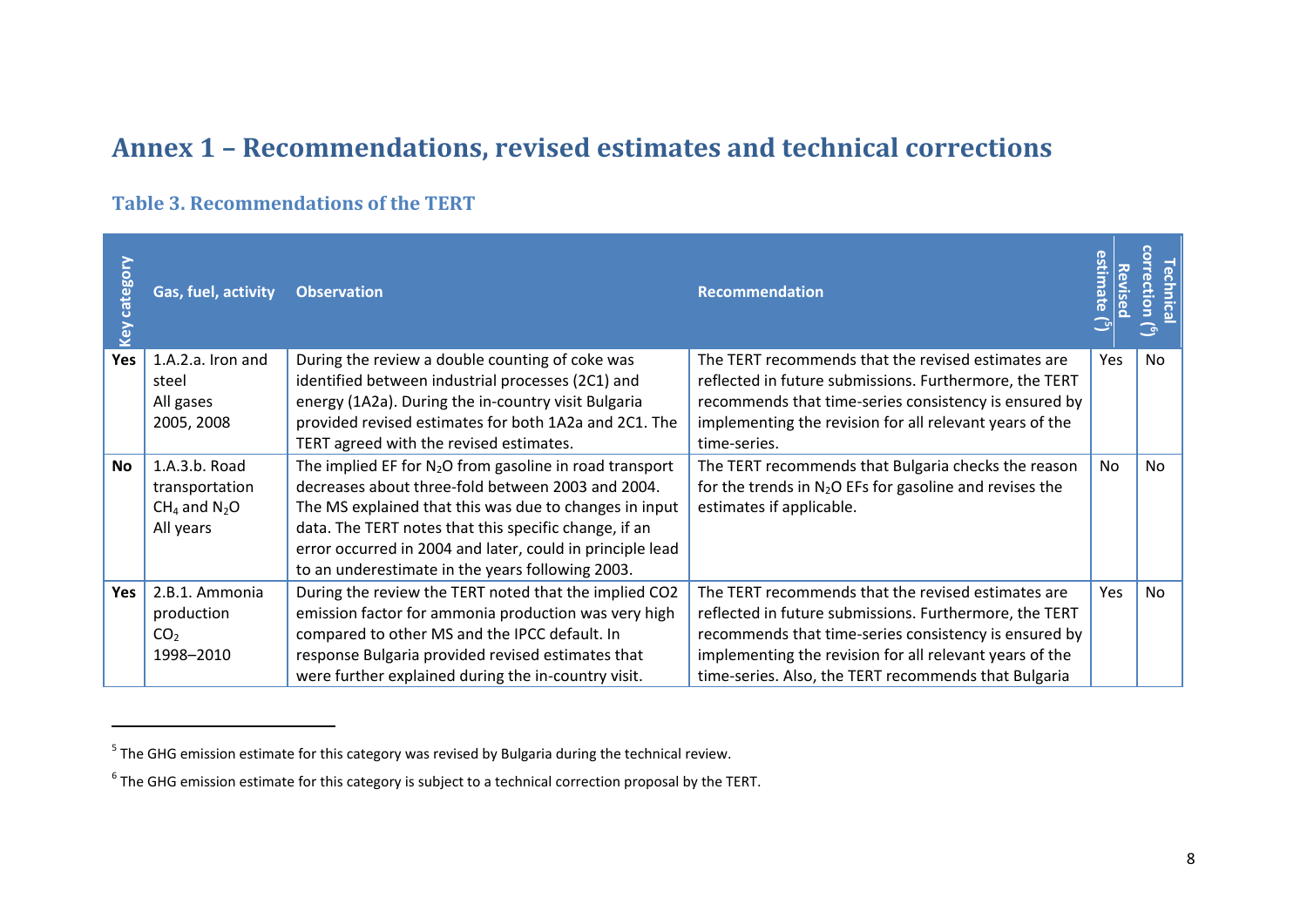| Key category | Gas, fuel, activity                                                         | <b>Observation</b>                                                                                                                                                                                                                                                                                                                                                                                                                                                                                                                                                                                                                                                                                                                                                                        | Recommendation                                                                                                                                                                                                                                                                                                                                                                                                                                   | estimate $(^5)$<br><b>Revised</b> | correction ( <sup>6</sup> )<br><b>Technica</b> |
|--------------|-----------------------------------------------------------------------------|-------------------------------------------------------------------------------------------------------------------------------------------------------------------------------------------------------------------------------------------------------------------------------------------------------------------------------------------------------------------------------------------------------------------------------------------------------------------------------------------------------------------------------------------------------------------------------------------------------------------------------------------------------------------------------------------------------------------------------------------------------------------------------------------|--------------------------------------------------------------------------------------------------------------------------------------------------------------------------------------------------------------------------------------------------------------------------------------------------------------------------------------------------------------------------------------------------------------------------------------------------|-----------------------------------|------------------------------------------------|
|              |                                                                             | Following the explanations provided the TERT accepted<br>the revised estimates.                                                                                                                                                                                                                                                                                                                                                                                                                                                                                                                                                                                                                                                                                                           | makes efforts to improve the split between energy and<br>non-energy use of fuels in the national energy balance.                                                                                                                                                                                                                                                                                                                                 |                                   |                                                |
| <b>No</b>    | 2.C.1. Iron and<br>steel production<br>CO <sub>2</sub><br><b>Since 2005</b> | The TERT concluded that carbon contained in the coke<br>is double counted in the inventory under 1.A.2.a. and<br>2.C.1. for the years 2005-2008. Bulgaria uses the IPCC<br>2006 Guideline's default EF of 1.46 $CO2$ t/t of steel,<br>which accounts for all carbon input into the blast<br>furnace. According to the explanation received from<br>Bulgaria for blast furnaces allocated under CRF<br>1.A.2.a., the transformed quantities of coke oven coke<br>were used to calculate emissions while the<br>consumption of the produced blast furnace gas was<br>disregarded.<br>During the review Bulgaria provided a carbon balance<br>for iron and steel production. The elaboration of a<br>carbon balance led to revised estimates. The TERT<br>agreed with the revised estimates. | The TERT recommends that the revised estimates are<br>reflected in future submissions. Furthermore, the TERT<br>recommends that time-series consistency is ensured by<br>implementing the revision for all relevant years of the<br>time-series.                                                                                                                                                                                                 | Yes                               | <b>No</b>                                      |
| Yes          | 2.F(a).2. Foam<br>blowing<br><b>HFCs</b><br>All years                       | Actual emissions from foam blowing are calculated<br>using the quantities used for production in the current<br>year multiplied by the first year EF plus the banked<br>quantities from the previous years multiplied by the<br>annual EF. HFCs emissions from foam blowing<br>increased by a factor of almost three in 2008 compared<br>to previous and following years because HFC 134a use<br>in foams is reported by the producers only for 2008.<br>Bulgaria is thus assuming that only HFC-152a species is<br>used in foams produced in the country. Most reporting                                                                                                                                                                                                                 | The TERT recommends that Bulgaria further<br>investigates the use of HFC 134a in foams and collects<br>the relevant information to include emissions from<br>imported and in-use foams in Bulgaria.<br>The TERT also recommends that Bulgaria corrects the<br>calculation of potential emissions in accordance with<br>the 2000 IPCC GPG by considering that potential<br>emissions are the total annual f-gases used in<br>manufacturing foams. | <b>No</b>                         | No                                             |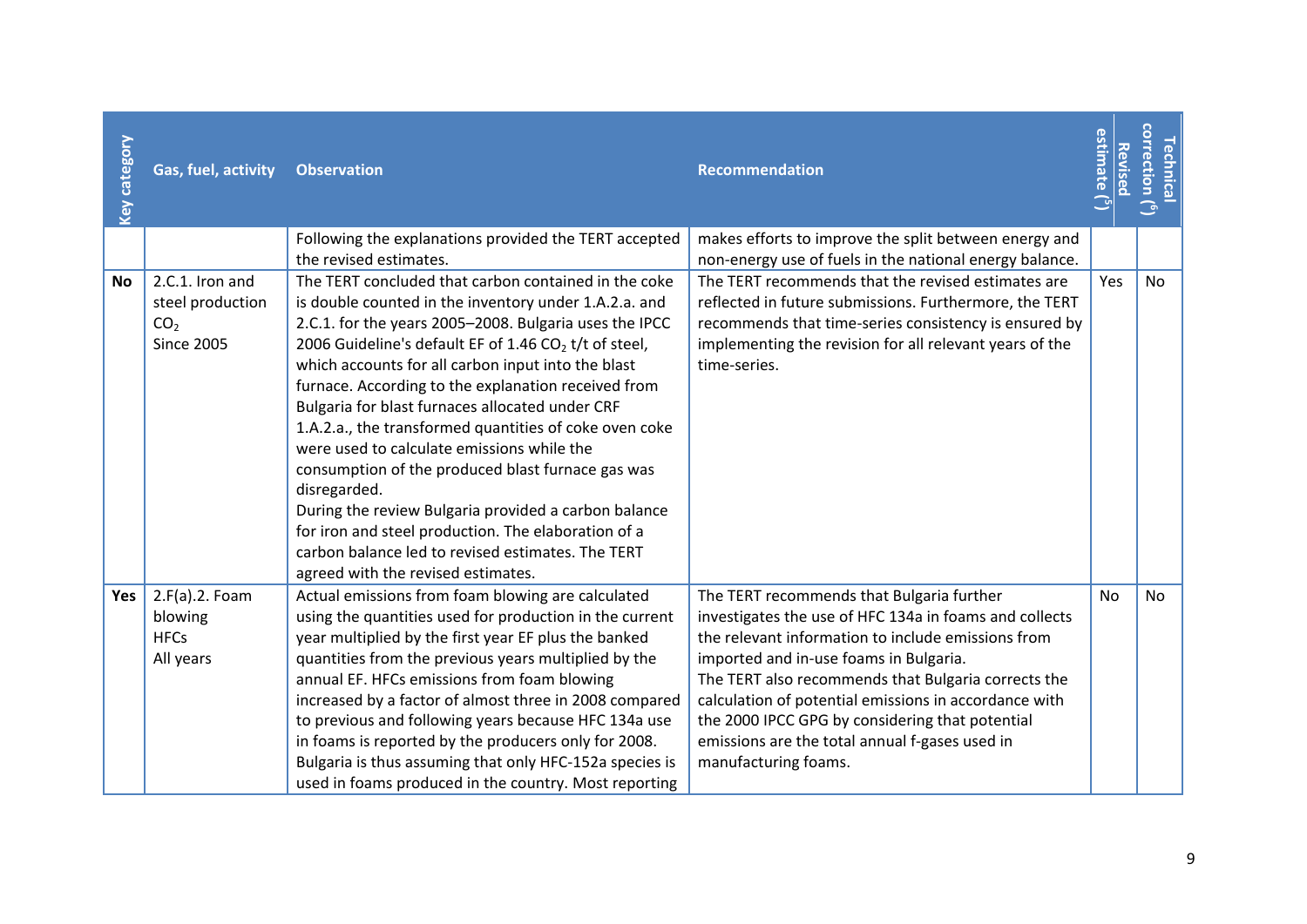| <b>Key category</b> | Gas, fuel, activity                       | <b>Observation</b>                                                                                                                                                                                                                                                                                                                                                                                                                                                                                                                                                                                                                                                                                                                                                                                                                             | <b>Recommendation</b>                                                                                                                                                                                                                                                                                                                                                                                                                                                                                                                                                                                                                                                                                                                                                                                                                                         | estimate $(^5)$<br>Revised | correction ( <sup>6</sup><br>Technica |
|---------------------|-------------------------------------------|------------------------------------------------------------------------------------------------------------------------------------------------------------------------------------------------------------------------------------------------------------------------------------------------------------------------------------------------------------------------------------------------------------------------------------------------------------------------------------------------------------------------------------------------------------------------------------------------------------------------------------------------------------------------------------------------------------------------------------------------------------------------------------------------------------------------------------------------|---------------------------------------------------------------------------------------------------------------------------------------------------------------------------------------------------------------------------------------------------------------------------------------------------------------------------------------------------------------------------------------------------------------------------------------------------------------------------------------------------------------------------------------------------------------------------------------------------------------------------------------------------------------------------------------------------------------------------------------------------------------------------------------------------------------------------------------------------------------|----------------------------|---------------------------------------|
|                     |                                           | Parties report HFC 134a emissions from foam blowing.<br>In addition, only foam produced in the country is taken<br>into account in the calculation of the estimates (and<br>not the foam imported and already in use). The non-<br>reporting of HFC 134a use by the producers and the<br>non-inclusion of foam imported and in use in Bulgaria<br>could result in an underestimation. Potential emissions<br>from foam blowing are calculated by using the banked<br>quantities rather than the total annual f-gas used in<br>manufacture, which is not in line with the 2000 IPCC<br>Good Practice Guidance (GPG).                                                                                                                                                                                                                            |                                                                                                                                                                                                                                                                                                                                                                                                                                                                                                                                                                                                                                                                                                                                                                                                                                                               |                            |                                       |
| Yes                 | 2.F(a).4. Aerosols<br><b>HFCs</b><br>2005 | In Bulgaria, the quantities of HFCs used in MDIs<br>reported by the importers (number of imported<br>containers and the amount of HFCs contained in each<br>container) are used to estimate emissions. Data from 6<br>companies concerning 18 types of MDIs were reported<br>during the period 2007-2010 with, only one company<br>providingdata for 2005. The TERT concluded that not<br>all emissions were included in the estimates for 2005<br>and this non-reporting of HFC 134a use in MDIs by the<br>importers does not provide a consistent timeseries and<br>could be related to an underestimation.<br>In addition potential emissions from aerosols are<br>calculated by using the banked quantities instead of<br>the total amount of the agent used during the<br>reporting year, which is not in line with the 2000 IPCC<br>GPG. | The TERT recommends that Bulgaria investigates the<br>types of MDIs imported and used in the country during<br>the whole time series and improves on the<br>completeness of the inventory and the accuracy of the<br>estimates. The TERT recommends that the Party<br>continues its efforts in obtaining and quality checking<br>data from all importers or applying appropriate<br>interpolation/extrapolation techniques when data is<br>not provided.<br>The TERT also recommends that Bulgaria corrects the<br>calculation of potential emissions in accordance with<br>the 2000 IPCC GPG by considering that potential<br>emissions are the emissions from the total amount of<br>the agent used during the reporting year (for short-<br>lived sources such as MDIs and aerosol products, the<br>estimate of potential emissions is equivalent to using | <b>No</b>                  | No                                    |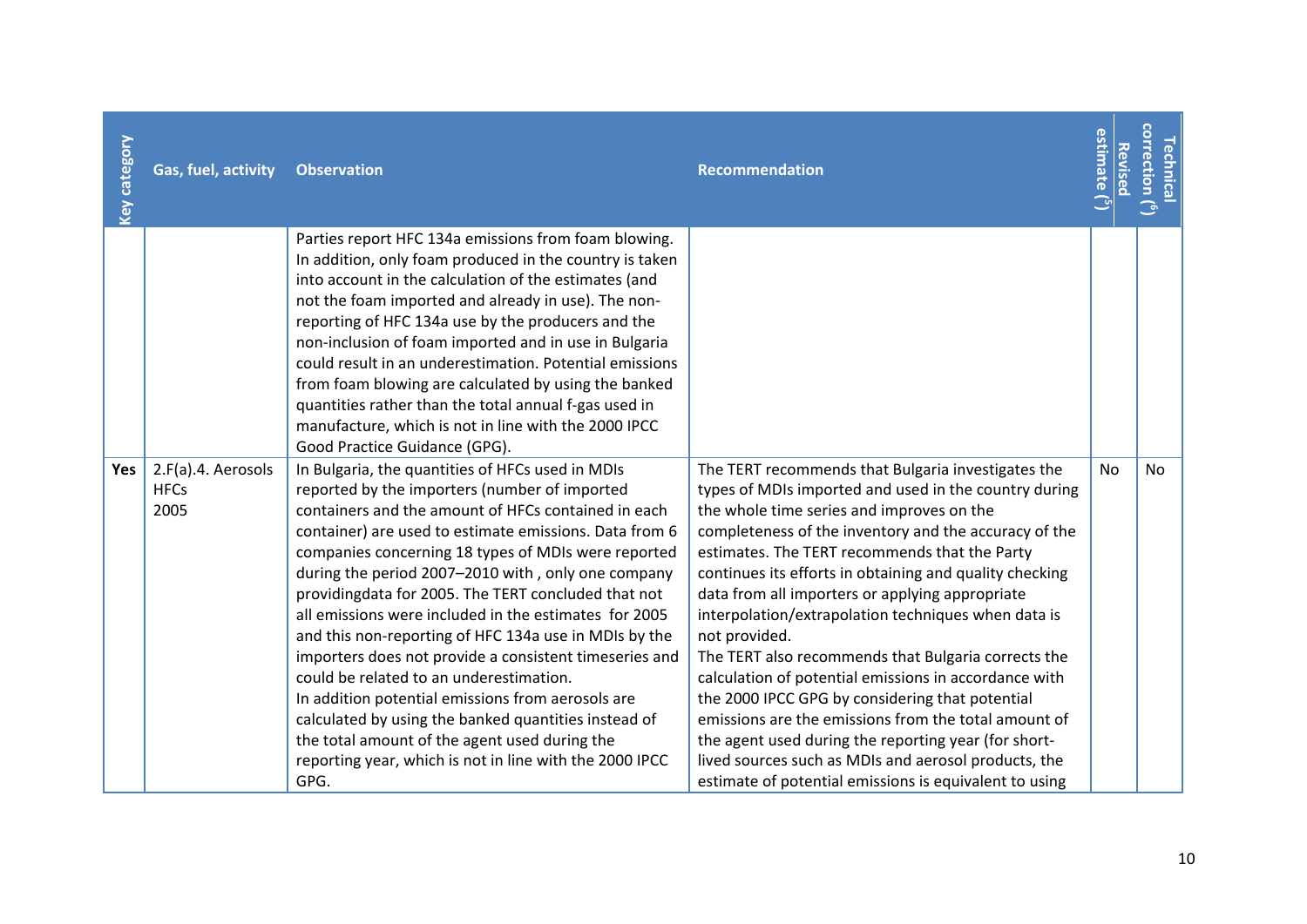| Key category | Gas, fuel, activity                                                          | <b>Observation</b>                                                                                                                                                                                                                                                                                                                                                                                                                                                                                                                                                                                                                                                                                                                                                                                                                                                                                                                                                                                                                        | <b>Recommendation</b>                                                                                                                                                                                                                            | estimate ( <sup>5</sup><br>Revised | <b>Correction</b><br><b>echnica</b> |
|--------------|------------------------------------------------------------------------------|-------------------------------------------------------------------------------------------------------------------------------------------------------------------------------------------------------------------------------------------------------------------------------------------------------------------------------------------------------------------------------------------------------------------------------------------------------------------------------------------------------------------------------------------------------------------------------------------------------------------------------------------------------------------------------------------------------------------------------------------------------------------------------------------------------------------------------------------------------------------------------------------------------------------------------------------------------------------------------------------------------------------------------------------|--------------------------------------------------------------------------------------------------------------------------------------------------------------------------------------------------------------------------------------------------|------------------------------------|-------------------------------------|
|              |                                                                              |                                                                                                                                                                                                                                                                                                                                                                                                                                                                                                                                                                                                                                                                                                                                                                                                                                                                                                                                                                                                                                           | an emission factor of 100%.).                                                                                                                                                                                                                    |                                    |                                     |
| <b>Yes</b>   | 4.A. Enteric<br>fermentation<br>CH <sub>4</sub><br>2005, 2008, 2009,<br>2010 | Bulgaria is using the IPCC tier 2 methodology to<br>estimate CH4 emission from enteric fermentation for<br>young cattle. This IEF for young cattle is among the<br>highest of EU MS without any clear case for differing<br>farming practices. The TERT considers that Bulgaria is<br>assuming average calf weight that is unrealistically high<br>in its calculation resulting in an overestimation.<br>During the technical review, Bulgaria indicated that<br>slaughter weights from the national Agrostatistics are<br>used. However, to calculate the feed energy demand<br>for maintenance an average weight should be used and<br>not the slaughter weight. Based on the information<br>presented to the TERT, it seems that final slaughter<br>weight has been used and that this can explain the<br>high IEF for Bulgaria compared to other countries.<br>During the in-country visit Bulgaria confirmed this and<br>afterwards provided revised estimates using average<br>weight rather than slaughter weight. The TERT agreed | The TERT recommends that the revised estimates are<br>reflected in future submissions. Furthermore, the TERT<br>recommends that time-series consistency is ensured by<br>implementing the revision for all relevant years of the<br>time-series. | Yes                                | <b>No</b>                           |
| Yes          | 4.B. Manure<br>management<br>CH <sub>4</sub><br>2005, 2008, 2009,<br>2010    | with the revised estimates.<br>Two potential overestimations were identified for<br>manure management.<br>1) In the inventory Bulgaria has used EFs for the<br>temperate climate zone (> 15 °C). The IPCC GPG (page<br>4.10) defines the climatic zones according to average<br>annual temperature, as: cool (<15°C), temperate (15°C<br>- 25°C), and warm (>25°C). According to WMO, the                                                                                                                                                                                                                                                                                                                                                                                                                                                                                                                                                                                                                                                 | The TERT recommends that the revised estimates are<br>reflected in future submissions. Furthermore, the TERT<br>recommends that time-series consistency is ensured by<br>implementing the revision for all relevant years of the<br>time-series. | Yes                                | <b>No</b>                           |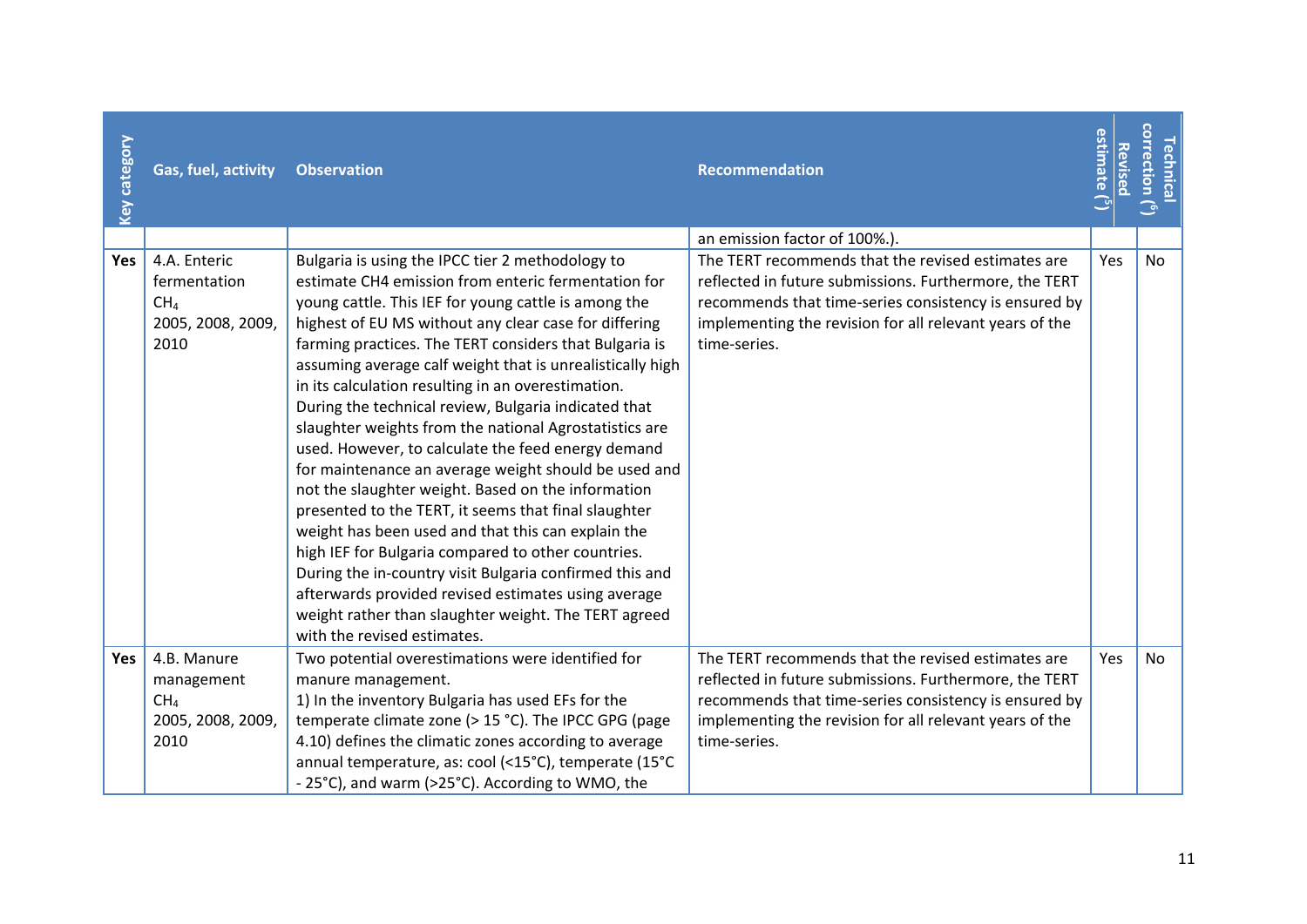| <b>Key category</b> | Gas, fuel, activity                                                      | <b>Observation</b>                                                                                                                                                                                                                                                                                                                                                                                                                                                                                                                                                                                                                                                                                                                                                                                                                        | <b>Recommendation</b>                                                                                                                                                                                                                  | estimate ( $^5$ )<br>Revised | correction $\mathfrak{C}$<br>Technical |
|---------------------|--------------------------------------------------------------------------|-------------------------------------------------------------------------------------------------------------------------------------------------------------------------------------------------------------------------------------------------------------------------------------------------------------------------------------------------------------------------------------------------------------------------------------------------------------------------------------------------------------------------------------------------------------------------------------------------------------------------------------------------------------------------------------------------------------------------------------------------------------------------------------------------------------------------------------------|----------------------------------------------------------------------------------------------------------------------------------------------------------------------------------------------------------------------------------------|------------------------------|----------------------------------------|
|                     |                                                                          | average annual temperature of all cities listed for<br>Bulgaria (Lom, Varna, Sofia, Burgas, Sandanski, Sadovo<br>and Obrastzov Chiflik) is below 15 °C. Sofia and Varna<br>have an annual average temperature of 10.1 and<br>12.6 °C, respectively, which is below the temperate<br>climate zone (> 15 °C).<br>2) In the inventory Bulgaria has indicated that 26 % of<br>the poultry manure is handled as liquid manure.<br>Handling of poultry manure as liquid is very rare in<br>Europe and Bulgaria was not able to provide clear<br>evidence of liquid manure systems and the use of MCF<br>factor for liquid systems is too high for the more<br>common poultry manure systems. During the in-<br>country visit these issues were discussed and revised<br>estimates were provided. The TERT agreed with the<br>revised estimates. |                                                                                                                                                                                                                                        |                              |                                        |
| Yes                 | 4.B.1.OptB.a.<br>Mature dairy<br>cattle<br>N <sub>2</sub> O<br>All years | The nitrogen excretion rates (Nex) used in Bulgaria for<br>manure management from dairy cattle is based on<br>national data and is among the lowest in the EU. The<br>TERT notes that it is probably a combination of low<br>estimated Nex for dairy cows included together with<br>heifers not having calved (> 2 yr) and could be an<br>underestimation.                                                                                                                                                                                                                                                                                                                                                                                                                                                                                | It is recommended that Bulgaria investigates the<br>assumptions behind the low Nex. If the Nex cannot be<br>verified, it is recommended that Bulgaria estimates<br>updated Nex data and revises the emission inventory<br>accordingly. | <b>No</b>                    | <b>No</b>                              |
| Yes                 | 4.D. Agricultural<br>soils<br>$N_2O$<br>1988-2010                        | Following the analysis of the answer and the<br>calculation sheets Bulgaria provided, the TERT<br>concluded that lucerne and clover are cultivated in<br>Bulgaria while related emissions are not estimated,                                                                                                                                                                                                                                                                                                                                                                                                                                                                                                                                                                                                                              | The TERT recommends that Bulgaria estimates the<br>emissions associated with the cultivation of lucerne<br>and clover, as part of the N-fixing crops and crop<br>residue categories, in accordance with the                            | <b>No</b>                    | <b>No</b>                              |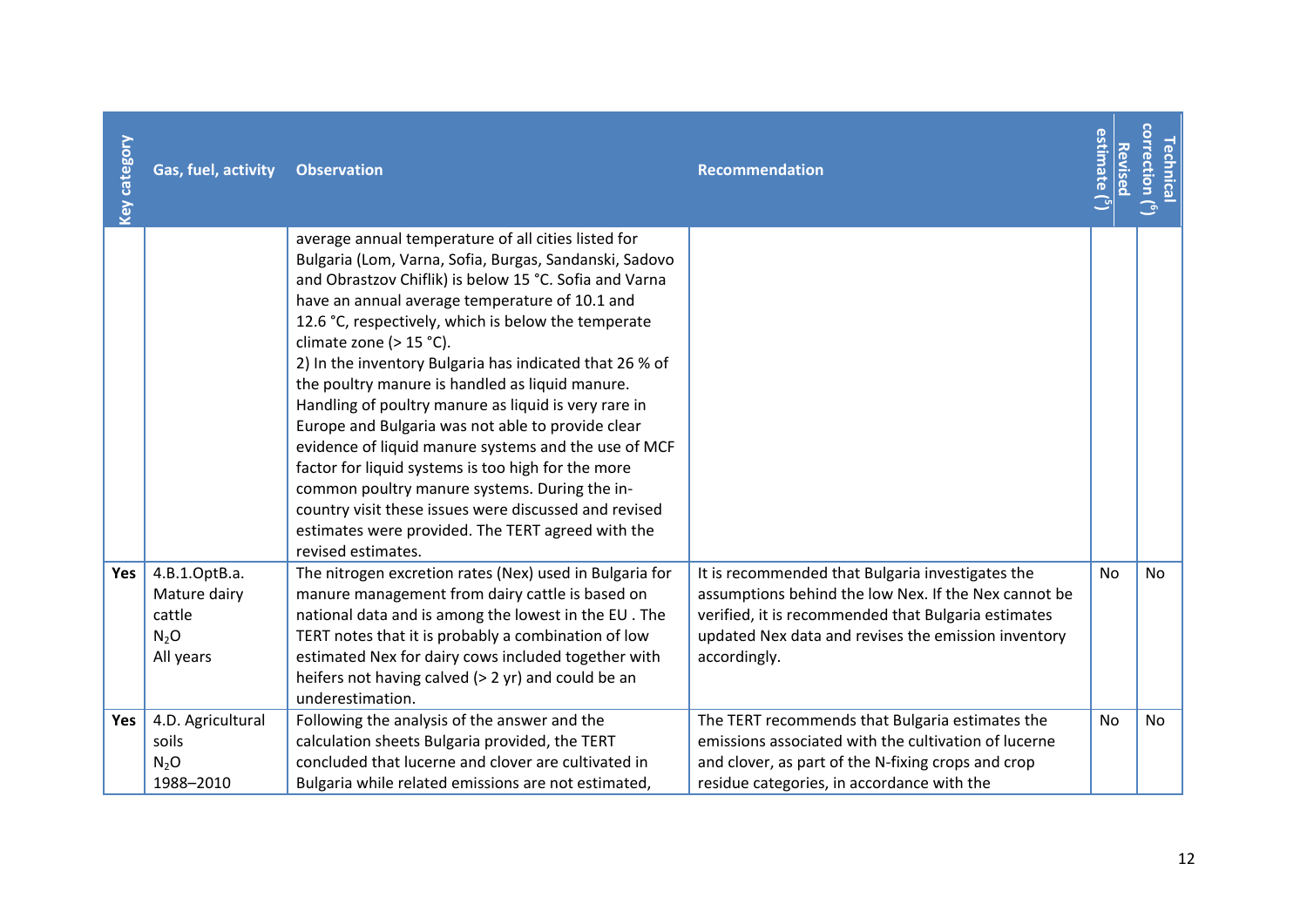| <b>Key category</b> | Gas, fuel, activity                                       | <b>Observation</b>                                                                                                                                                                                                                                                                                                                                                                                                                                                                                                                                                                                                                                                                                                                                                                                                                                                                                         | <b>Recommendation</b>                                                                                                                                                                                                                            | estimate ( <sup>5</sup> )<br>Revised | correction ( <sup>6</sup> )<br>echnica |
|---------------------|-----------------------------------------------------------|------------------------------------------------------------------------------------------------------------------------------------------------------------------------------------------------------------------------------------------------------------------------------------------------------------------------------------------------------------------------------------------------------------------------------------------------------------------------------------------------------------------------------------------------------------------------------------------------------------------------------------------------------------------------------------------------------------------------------------------------------------------------------------------------------------------------------------------------------------------------------------------------------------|--------------------------------------------------------------------------------------------------------------------------------------------------------------------------------------------------------------------------------------------------|--------------------------------------|----------------------------------------|
|                     |                                                           | leading to an underestimation of emissions. In<br>accordance with the provisions on page 4.57 and 4.59<br>of the 2000 IPCC GPG, the emissions from the<br>cultivation of lucerne and clover have to be estimated<br>as part of the N-fixing crops and crop residue<br>categories.                                                                                                                                                                                                                                                                                                                                                                                                                                                                                                                                                                                                                          | methodologies in the 2000 IPCC GPG.                                                                                                                                                                                                              |                                      |                                        |
| Yes                 | 4.D.1.4. Crop<br>residue<br>N <sub>2</sub> O<br>1988-2010 | Bulgaria estimates the $N_2O$ emissions in the crop<br>residues category using the 2000 IPCC GPG Tier 1a<br>(equation 4.28 in the 2000 GPG) with a value of 0.45<br>for the fraction of total aboveground biomass that is<br>removed from field as crop (Frac <sub>R</sub> ) from the Revised<br>IPCC 1996 Guidelines. However, the equation 4.28 of<br>the 2000 IPCC GPG uses a default value of 2 to convert<br>the Nitrogen amount in the N-fixing and non-N-fixing<br>crops annual production to total aboveground crop<br>residue and product which is inconsistent with the<br>Frac <sub>R</sub> value of 0.45 used in Bulgaria.<br>According to the provisions in pages 4.59 and 4.63 in<br>the 2000 IPCC GPG, a value of 0.5 has to be used; this<br>relates to an emission overestimation.<br>During the technical review, Bulgaria provided revised<br>estimates that were accepted by the TERT. | The TERT recommends that the revised estimates are<br>reflected in future submissions. Furthermore, the TERT<br>recommends that time-series consistency is ensured by<br>implementing the revision for all relevant years of the<br>time-series. | Yes                                  | No.                                    |
| Yes                 | 4.D.1.4. Crop<br>residue<br>$N_2O$<br>2005, 2009          | Bulgaria has used a value of 0 for the fraction of crop<br>residue burned (FracBURN) for all years except 2007,<br>2008 and 2010. During the in-country visit, it was<br>determined that it was an error in the calculation<br>formula for the years in question. Bulgaria provided                                                                                                                                                                                                                                                                                                                                                                                                                                                                                                                                                                                                                        | The TERT recommends that the revised estimates are<br>reflected in future submissions. Furthermore, the TERT<br>recommends that time-series consistency is ensured by<br>implementing the revision for all relevant years of the<br>time-series. | Yes                                  | No                                     |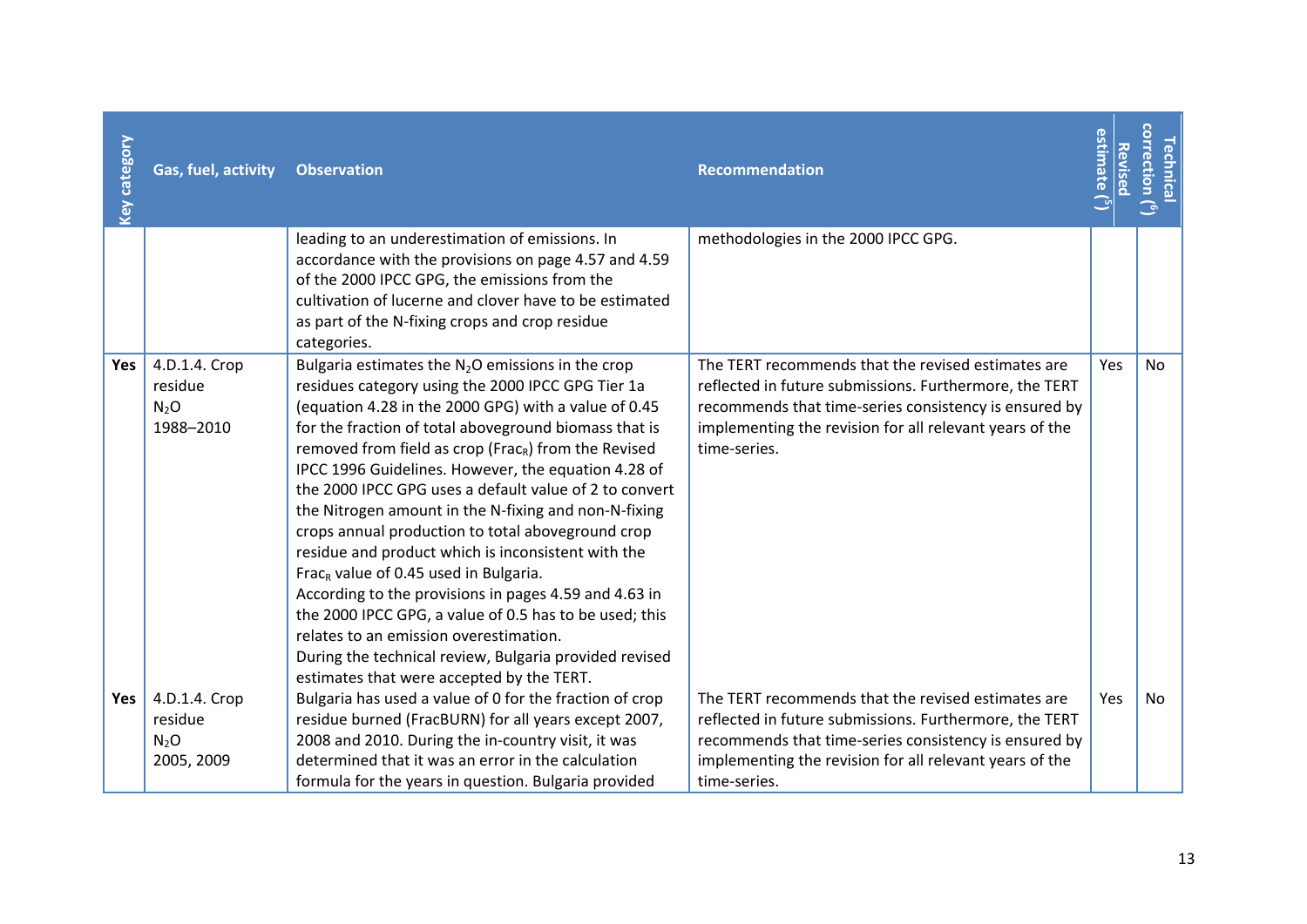| <b>Key category</b> | Gas, fuel, activity                                                  | <b>Observation</b>                                                                                                                                                                                                                                                                                                                                                                                                                                                                                                                              | <b>Recommendation</b>                                                                                                                                                                                                                            | estimate<br>Revised | <b>correction</b><br>echnica |
|---------------------|----------------------------------------------------------------------|-------------------------------------------------------------------------------------------------------------------------------------------------------------------------------------------------------------------------------------------------------------------------------------------------------------------------------------------------------------------------------------------------------------------------------------------------------------------------------------------------------------------------------------------------|--------------------------------------------------------------------------------------------------------------------------------------------------------------------------------------------------------------------------------------------------|---------------------|------------------------------|
|                     |                                                                      | revised estimates that were agreed with the TERT.                                                                                                                                                                                                                                                                                                                                                                                                                                                                                               |                                                                                                                                                                                                                                                  |                     |                              |
| <b>Yes</b>          | 4.D.3.1.<br>Atmospheric<br>deposition<br>$N_2O$<br>1988-2010         | In response to a question on the estimation of<br>emissions associated with atmospheric deposition,<br>Bulgaria provided the TERT with details of its<br>calculations for agricultural soils. The TERT found an<br>inconsistency at the level of the sewage sludge N<br>amount considered in sludge spreading and<br>atmospheric deposition categories, for 2008. A further<br>dialogue with Bulgaria revealed that the inconsistency<br>is due to an error and results in an underestimation<br>associated with the sludge spreading category. | The TERT recommends that Bulgaria uses the correct<br>data on the N sewage sludge amount applied to<br>agricultural soils, both in sludge spreading and<br>atmospheric deposition categories.                                                    | <b>No</b>           | <b>No</b>                    |
| <b>Yes</b>          | 6.A. Solid waste<br>disposal on land<br>CH <sub>4</sub><br>All years | Historical AD (waste production) for estimation of CH <sub>4</sub><br>emissions from SWDS in Bulgaria are higher than<br>expected compared to other Member States. Bulgaria<br>was not able to provide sufficient justification for this<br>in its NIR or in its response to the TERT's questions.<br>During the technical review, Bulgaria provided revised<br>estimates. The TERT agreed with the revised estimates.                                                                                                                          | The TERT recommends that the revised estimates are<br>reflected in future submissions. Furthermore, the TERT<br>recommends that time-series consistency is ensured by<br>implementing the revision for all relevant years of the<br>time-series. | Yes                 | <b>No</b>                    |
| <b>No</b>           | 6.C.1. Biogenic<br>CO <sub>2</sub><br>All years                      | Bulgaria reports biogenic waste incineration as NO.<br>During the review, Bulgaria stated that 'carbon in<br>clinical waste is both biogenic and fossil origin'. Thus,<br>the TERT concluded that some biogenic waste is<br>incinerated.                                                                                                                                                                                                                                                                                                        | Bulgaria should include estimates of emissions from<br>fossil based material in biogenic waste.                                                                                                                                                  | <b>No</b>           | <b>No</b>                    |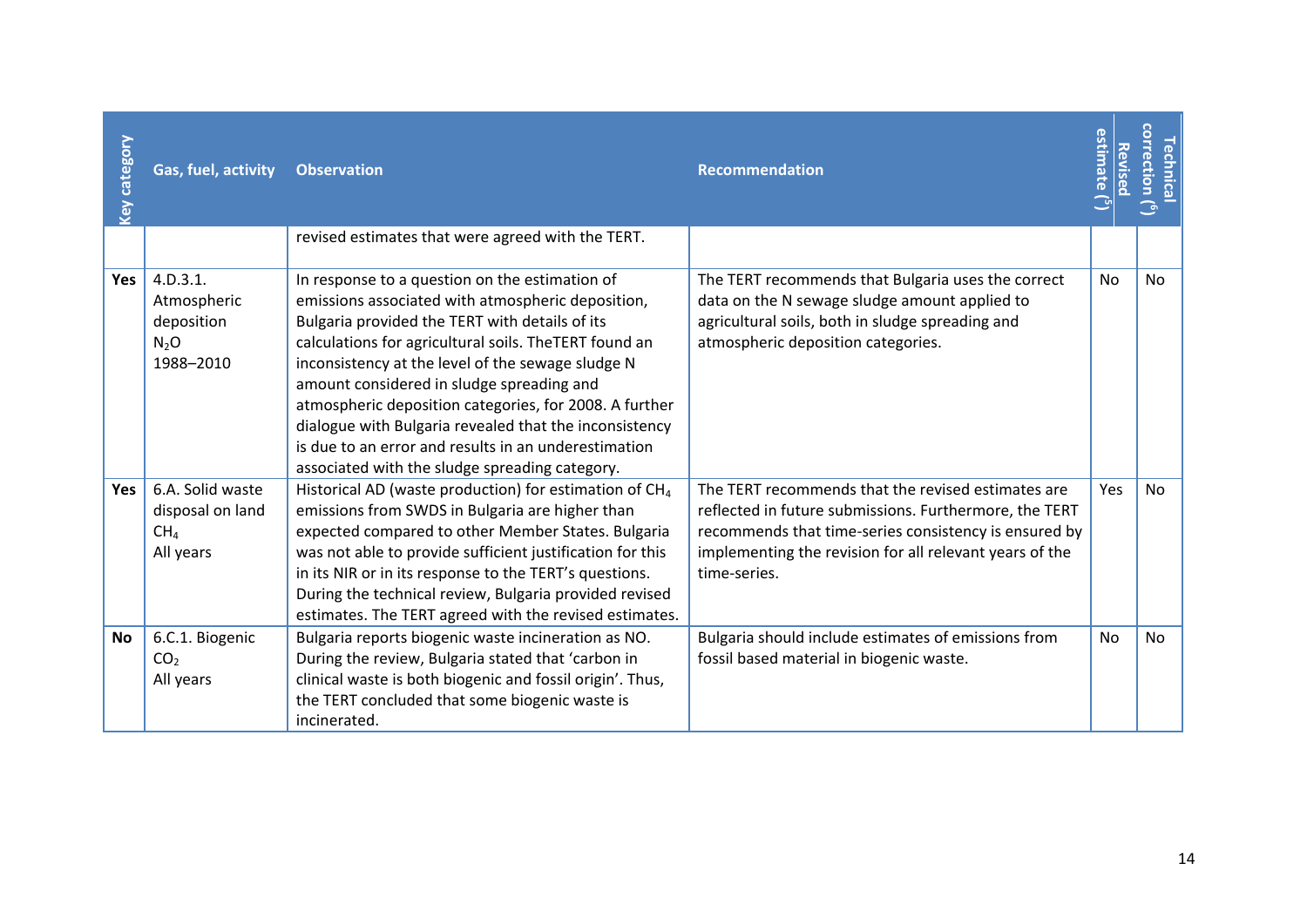# <span id="page-14-0"></span>**Annex 2 – Detailed technical corrections**

There are no technical corrections applied to Bulgaria's estimates of emissions.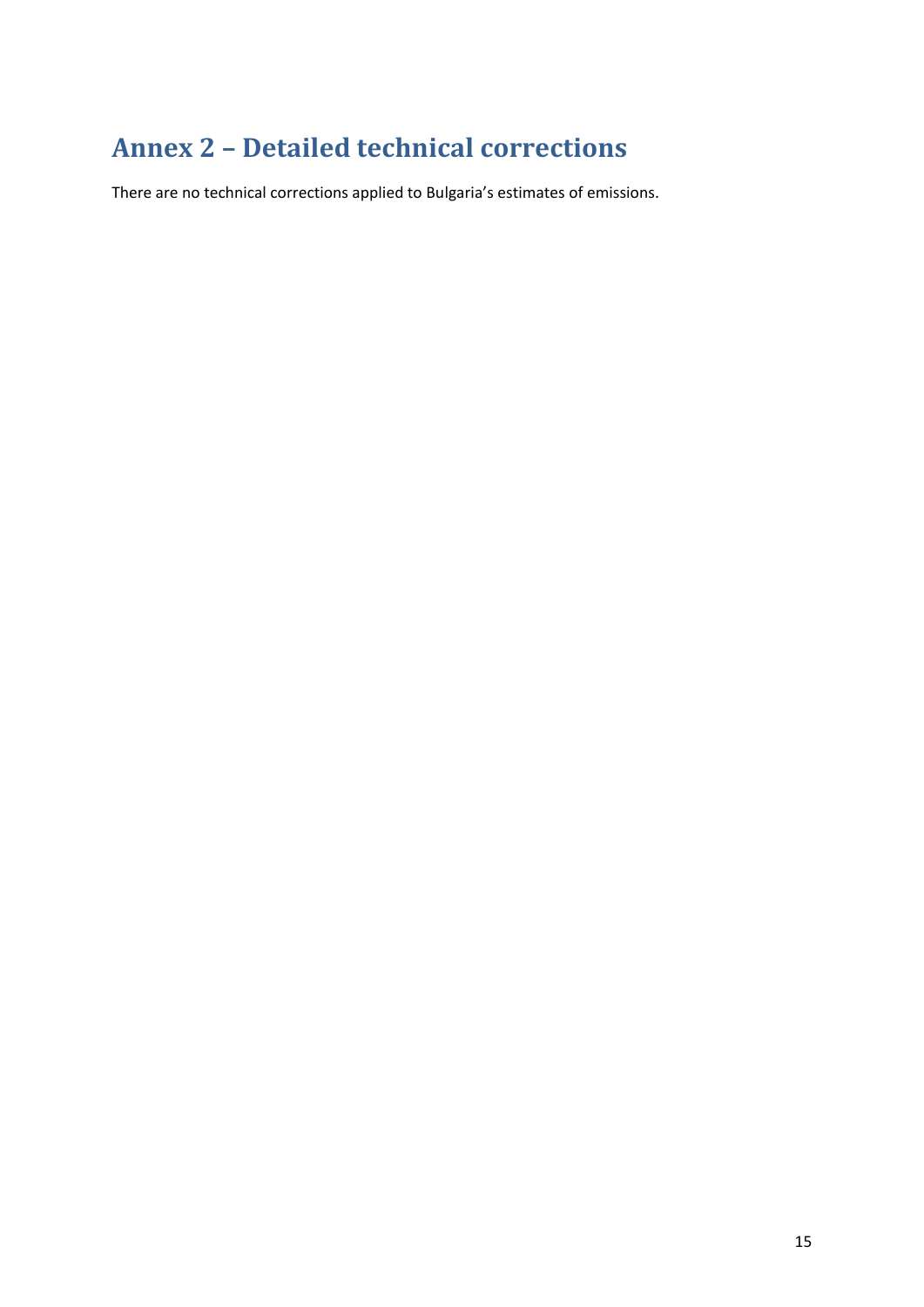### <span id="page-15-0"></span>**Annex 3 – Checks and tests completed**

The initial checks (stage 1 and 2 checks), which cover the national inventory submissions, informed the stage 3 technical review with a view to:

- a) assess whether all emission source categories and gases are reported as required under Decision 280/2004/EC;
- b) assess whether sub-category sums are consistent with sectoral and national totals;
- c) assess whether emission data time series are consistent;
- d) assess whether implied emission factors across Member States are comparable;
- e) assess the use of 'Not Estimated' notation keys where IPCC Tier 1 methodologies exist;
- f) compare with the previous year's inventory submission of the Member State;
- g) limited sector-specific checks performed by ETC/ACM sector experts.

The EU initial checks were extended in 2012 to address additional elements needed for the 2012 technical review. The extended checks included:

- a) a detailed analysis of recalculations performed for the 2012 inventory submissions, in particular if recalculations are based on methodological changes.
- b) a comparison of the verified emissions reported under the EU ETS with the greenhouse gas emissions reported in GHG inventories. The verified emissions under the EU ETS are not fully comparable with the emissions reported in the GHG inventories. This comparison may only highlight areas where some Member States' data and trends deviate considerably from those of other Member States.
- c) a comparison of the results from Eurostat's reference and sectoral approach, based on energy data reported under Regulation (EC) No 1099/2008, with the Member States' reference and sectoral approach.

The specific activities of the 2012 technical review included:

- a) an analysis of the Member States' implementation of recommendations related to improving inventory estimates in accordance with the Revised 1996 IPCC Guidelines and the 2000 IPCC good practice guidance (GPG) as listed in the UNFCCC Annual Review Reports from the 2010 and 2011 UNFCCC review processes. Where UNFCCC recommendations have not been implemented, the analysis included an assessment as to whether the Member State provided adequate justification for this;
- b) an assessment of the time series consistency of the greenhouse gas emissions estimates, with a particular focus on the 2005 and 2008-2010 estimates;
- c) checking whether problems identified for one Member State in UNFCCC reviews might also have been a problem for other Member States (whether identified by the UNFCCC expert review team or not);
- d) an assessment of any recalculations made by a Member State in its inventory since the previous submission, and an assessment as to whether these were transparently reported and were in accordance with IPCC good practice guidance;
- e) a follow-up on any outstanding findings from existing and extended stage 1 and 2 checks;
- f) the inclusion of revised estimates as provided by Member States in response to the review, and as accepted by the TERT during the review;
- g) the provision of an estimate for any 'technical correction' to emission estimates reported by a Member State where it is believed that emissions reported by the Member State are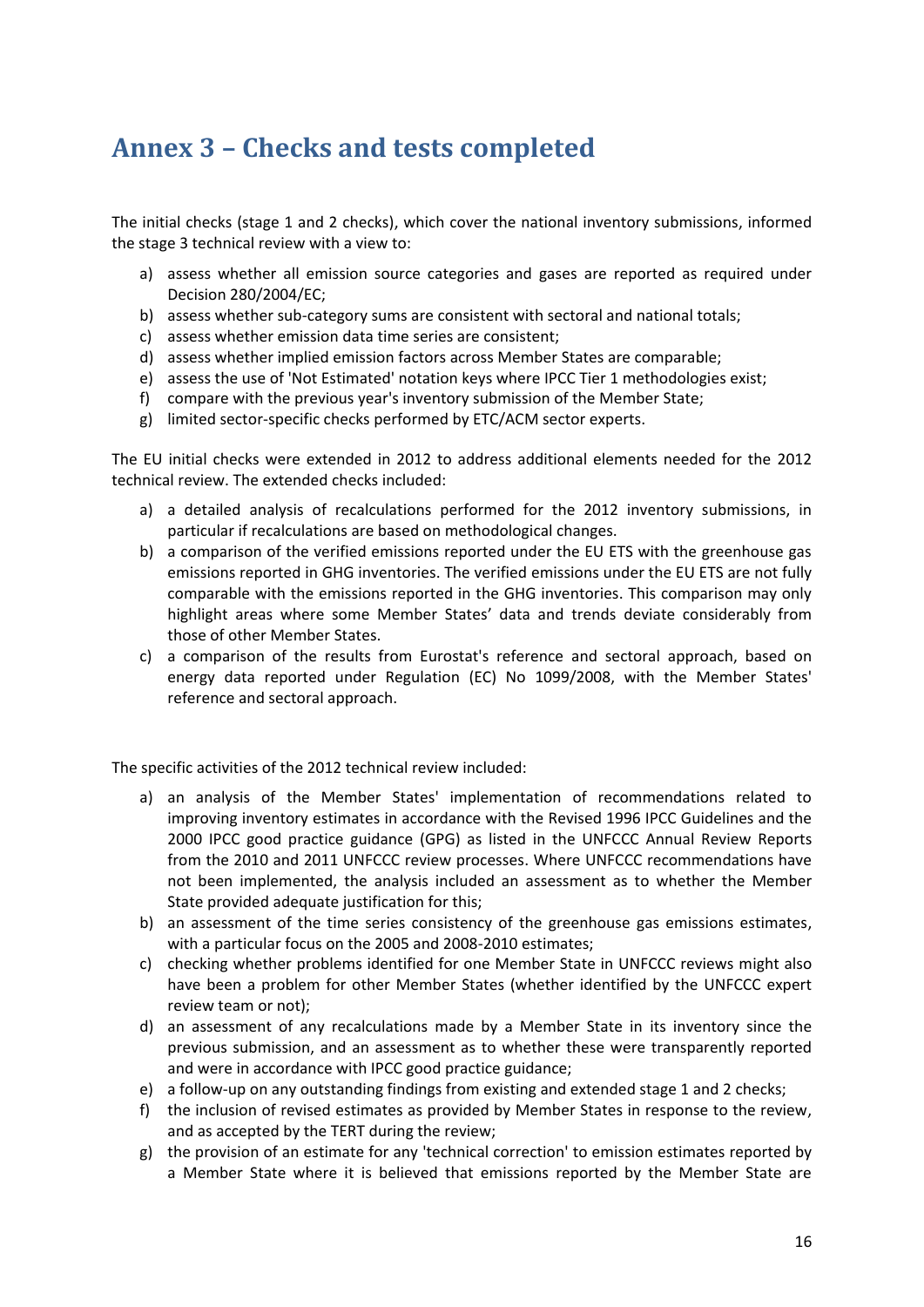overestimated, and a statement of the significance of these 'technical corrections' in comparison to the overall reported inventory estimates;

h) the provision of recommendations where problems have been identified that do not require technical corrections.

Material from previous UNFCCC inventory reviews was used to inform the technical review, including the previous years' Annual Review Reports, which provide an indication of the overall quality of the inventory.

The TERT used additional technical information in the review process, such as EU ETS data, information from Eurostat, and F-gas data from the 'Preparatory study for a review of Regulation (EC) No 842/2006 on certain fluorinated greenhouse gases  $\binom{7}{2}$ , as well as data from other international organisations.

1

 $^7$  Service contract 070307/2009/548866/SER/C4 to the European Commission